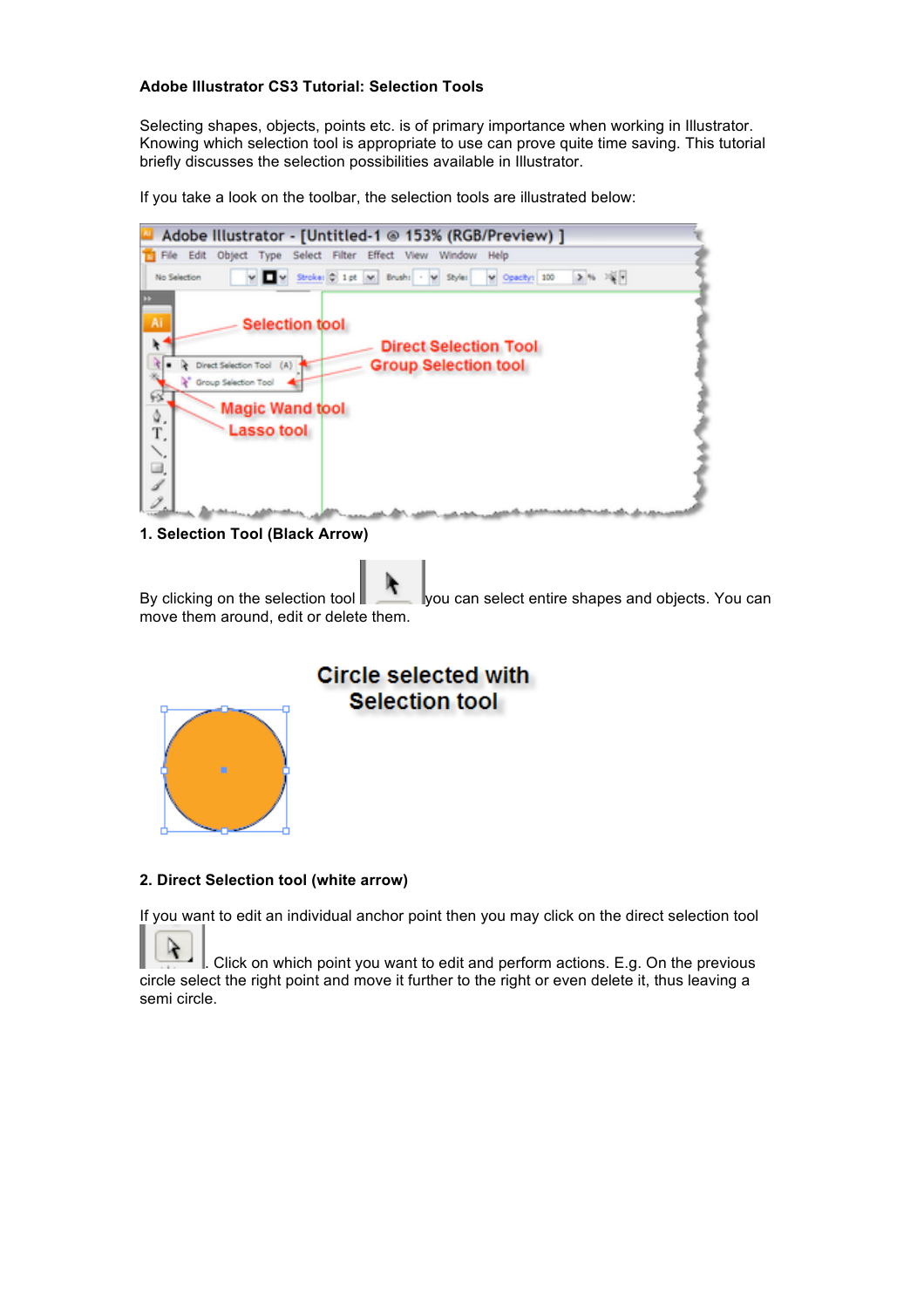

Notice that if you click in the orange fill of the circle and not on an individual anchor point, then you select the entire shape. Also note that when you hover above a point, then this point is highlighted to help you click on this point directly.

## **3. Group Selection tool**

Have a look at the following image.



I have created 3 kind of shapes and I have arranged them in 3 groups. Group A contains the orange circles, Group B contains the green rectangles and Group C contains the blue triangles.

Select the Group Selection tool and click once let's say on the green rectangle at the bottom. As you see, it selects the whole rectangle. If you click a second time on the rectangle, then all the members of the group are selected.



Thus, you can quickly edit all members of the group, let's say change the fill or stroke.

Note: There is a keyboard shortcut that allows you to switch from the direct selection tool to the Group selection tool. With the direct selection tool selected, press and hold ALT. As long as you hold ALT you switch to the Group Selection Tool.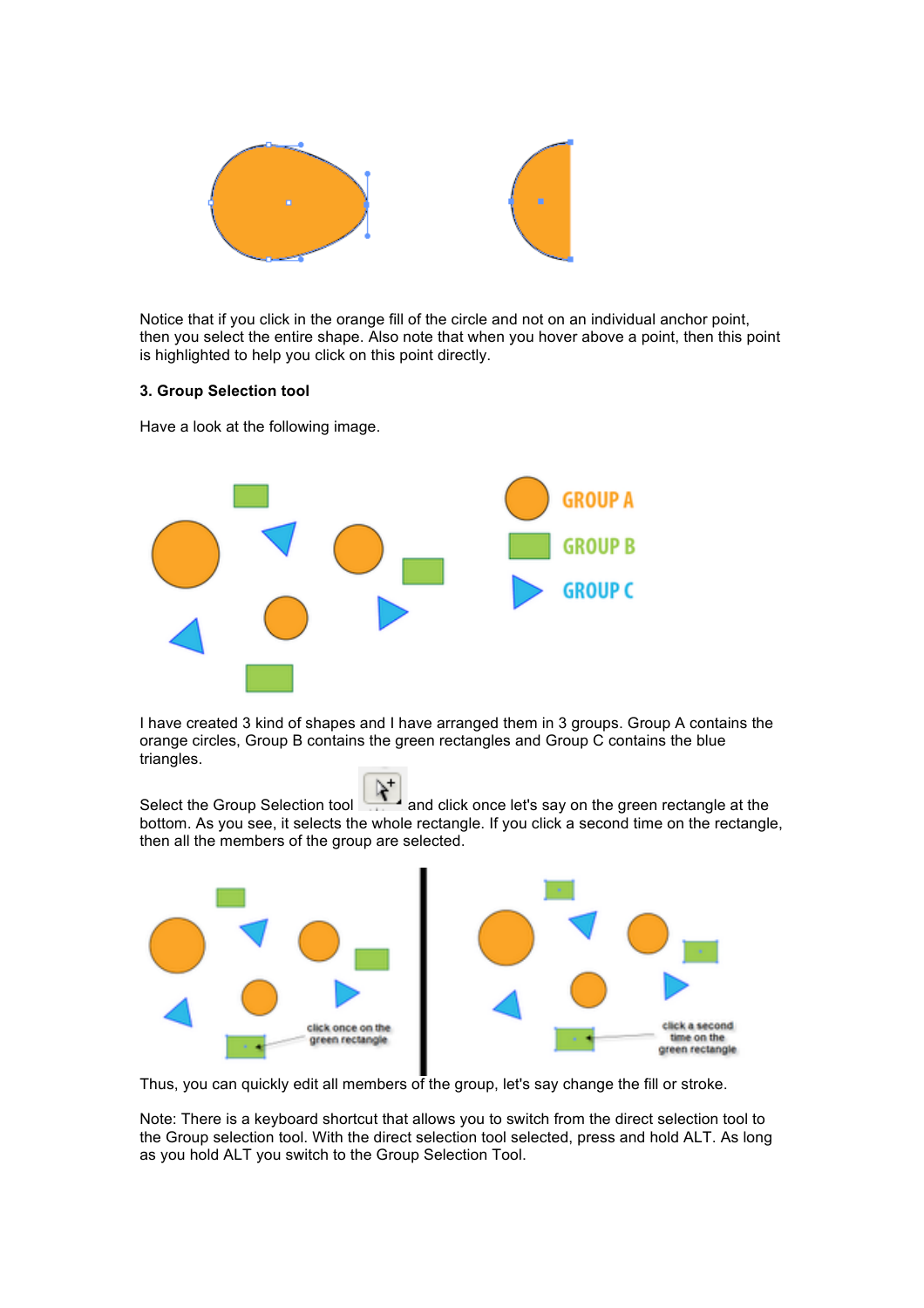#### **4. Magic Wand Tool**

The Magic Wand tool is a tool that most of the people using Adobe design packages are familiar with. Its great importance is shown when we are dealing with complicated multishaped designs.

Imagine we have a set of circles of various colour fills.



If you want to select all the circles with red fill. Click on the wand tool and just click inside one of the red circles. As soon as you do this you will probably end up with a selection similar to the following.



not... and let's say that you realise that the selection also includes circles with a fill 'similar' to that colour you picked (e.g. circles with lighter or darker red fill) do not worry and let me introduce you to the Magic Wand Panel. Double click on the magic wand icon on the toolbar. The Magic Wand Panel pops up. Expand the panel to explore all the available settings.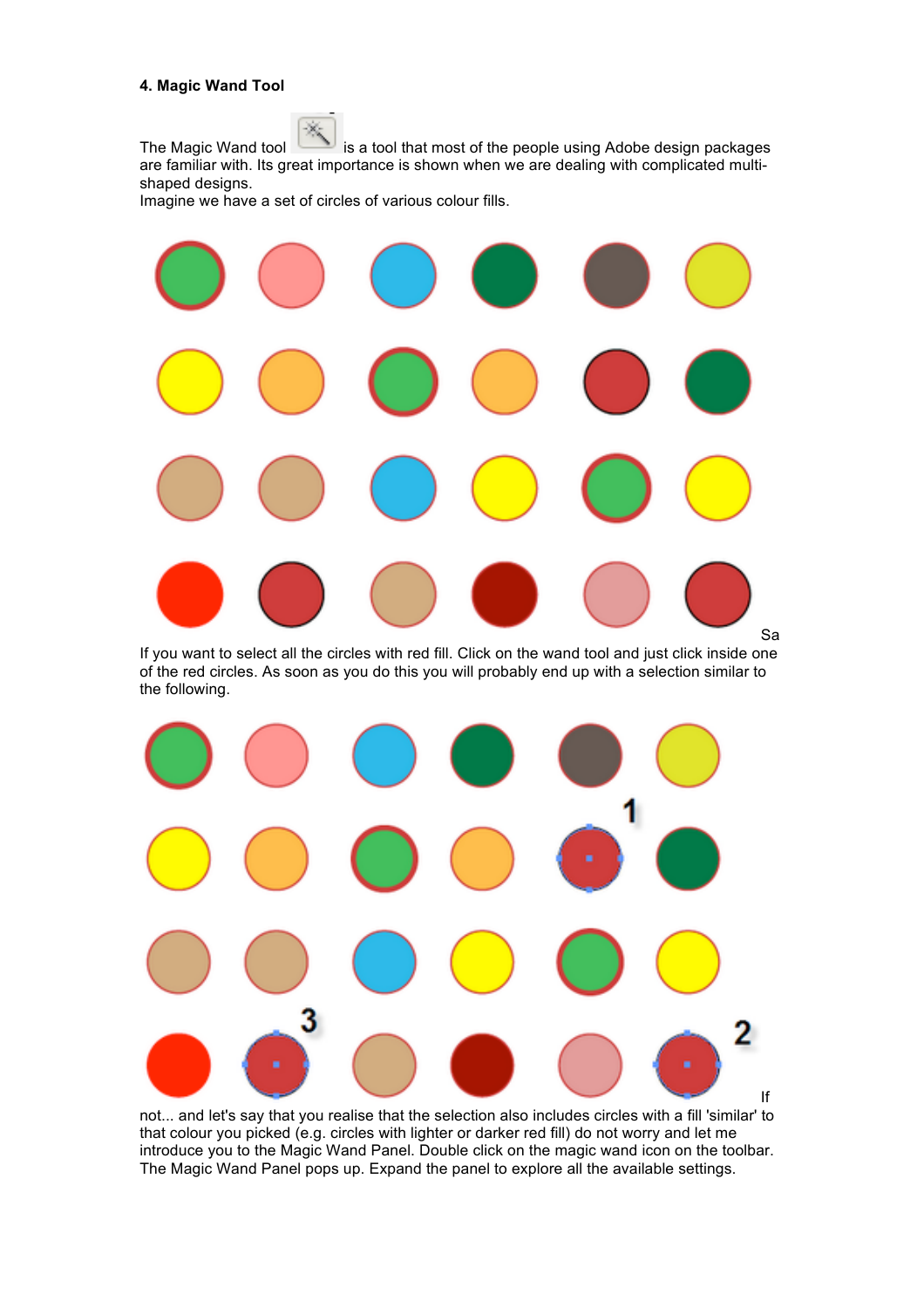| <b>Expand the panel</b>        |                      |                                                                                               |  |
|--------------------------------|----------------------|-----------------------------------------------------------------------------------------------|--|
| $\diamond$ Magic Wand $\times$ |                      |                                                                                               |  |
|                                |                      |                                                                                               |  |
|                                |                      |                                                                                               |  |
|                                |                      |                                                                                               |  |
|                                |                      |                                                                                               |  |
|                                | <b>Blending Mode</b> | Tolerance: 20<br>Stroke Color Tolerance: 32<br>Stroke Weight Tolerance: 5 px<br>Tolerance: 5% |  |

One of the probable reasons that you have not made an accurate selection of circles with 'exactly the same' fill might be the value in the Tolerance field. If this is too high, then the accuracy of selection falls down. The lower the value, the more accurate selection you get. So try and put a tolerance of e.g. 5 and click on a red circle again. Now Illustrator should select circles with a fill colour that is 'exactly the same' or i would rather say very close to the one you chose.

As you might have already noticed, the selection we make with the wand tool is by default based on the Fill Colour. Other selection rules are also available. Let's say you wanted to select the three circles with the 3pt red stroke. Click on the Stroke Weight Check box and zero the tolerance.



Click on one of the circles and all of three of them are selected. Depending on what your selection criteria are, you may use whichever setting suits your needs.

#### **5. Lasso Tool**

Another useful selection tool is the Lasso tool . It's actually quite easy to grasp, since it offers you the flexibility to select multiple objects that do not fit in a nice rectangular marquee selection. The selection path can be as abstract and complex as you want.

Say you want to select the following circles. Instead of selecting one by one and add to selection, you may click on the lasso tool, click and drag until you enclose all the circles of interest and you let go.